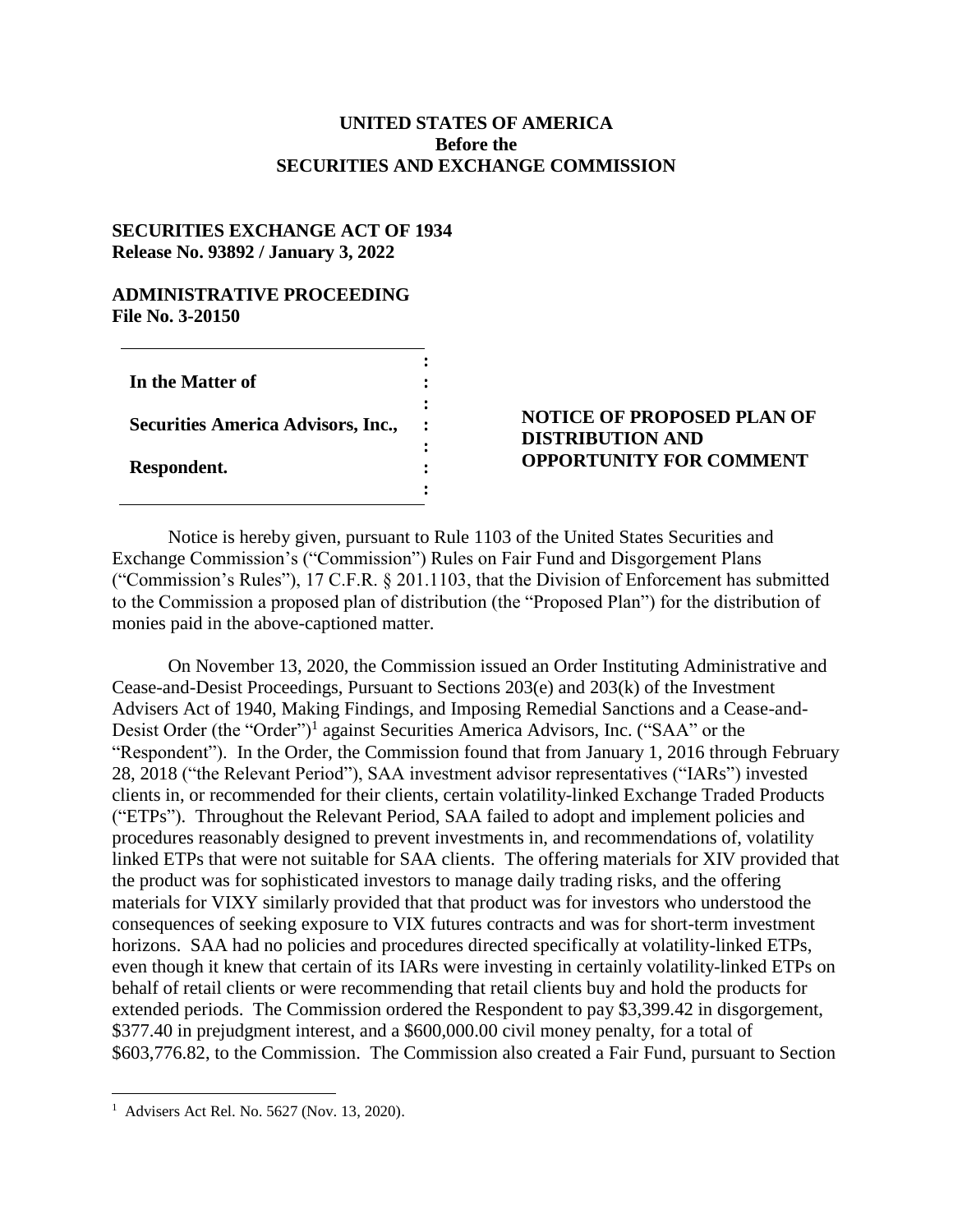308(a) of the Sarbanes-Oxley Act of 2002, so the penalty paid, along with the disgorgement and interest paid, can be distributed to harmed investors (the "Fair Fund"). Pursuant to the Order, the Respondent shall pay all administrative costs and expenses, including but not limited to, the fees and expenses of a fund administrator and tax administrator.

The Fair Fund includes the \$603,776.82 paid by the Respondent. The assets of the Fair Fund are subject to the continuing jurisdiction and control of the Commission. The Fair Fund and has been deposited in an interest-bearing account at the U.S. Department of the Treasury's Bureau of the Fiscal Service, and any interest accrued will be added to the Fair Fund.

# **OPPORTUNITY FOR COMMENT**

Pursuant to this Notice, all interested persons are advised that they may obtain a copy of the Plan from the Commission's public website at [http://www.sec.gov/litigation/fairfundlist.htm.](http://www.sec.gov/litigation/fairfundlist.htm) Interested persons may also obtain a written copy of the Proposed Plan by submitting a written request to Amy A. Sumner, United States Securities and Exchange Commission, Byron Rogers Federal Office Building, 1961 Stout Street, Suite 1700, Denver, CO 80294-1961. All persons who desire to comment on the Proposed Plan may submit their comments, in writing, no later than thirty (30) days from the date of this Notice:

- 1. to the Office of the Secretary, United States Securities and Exchange Commission, 100 F Street, NE, Washington, DC 20549-1090;
- 2. by using the Commission's Internet comment form [\(http://www.sec.gov/litigation/admin.shtml\)](http://www.sec.gov/litigation/admin.shtml); or
- 3. by sending an e-mail to rule-comments  $@sec.gov$ .

Comments submitted by email or via the Commission's website should include "Administrative Proceeding File No. 3-20150" in the subject line. Comments received will be publicly available. Persons should submit only information they wish to make publicly available.